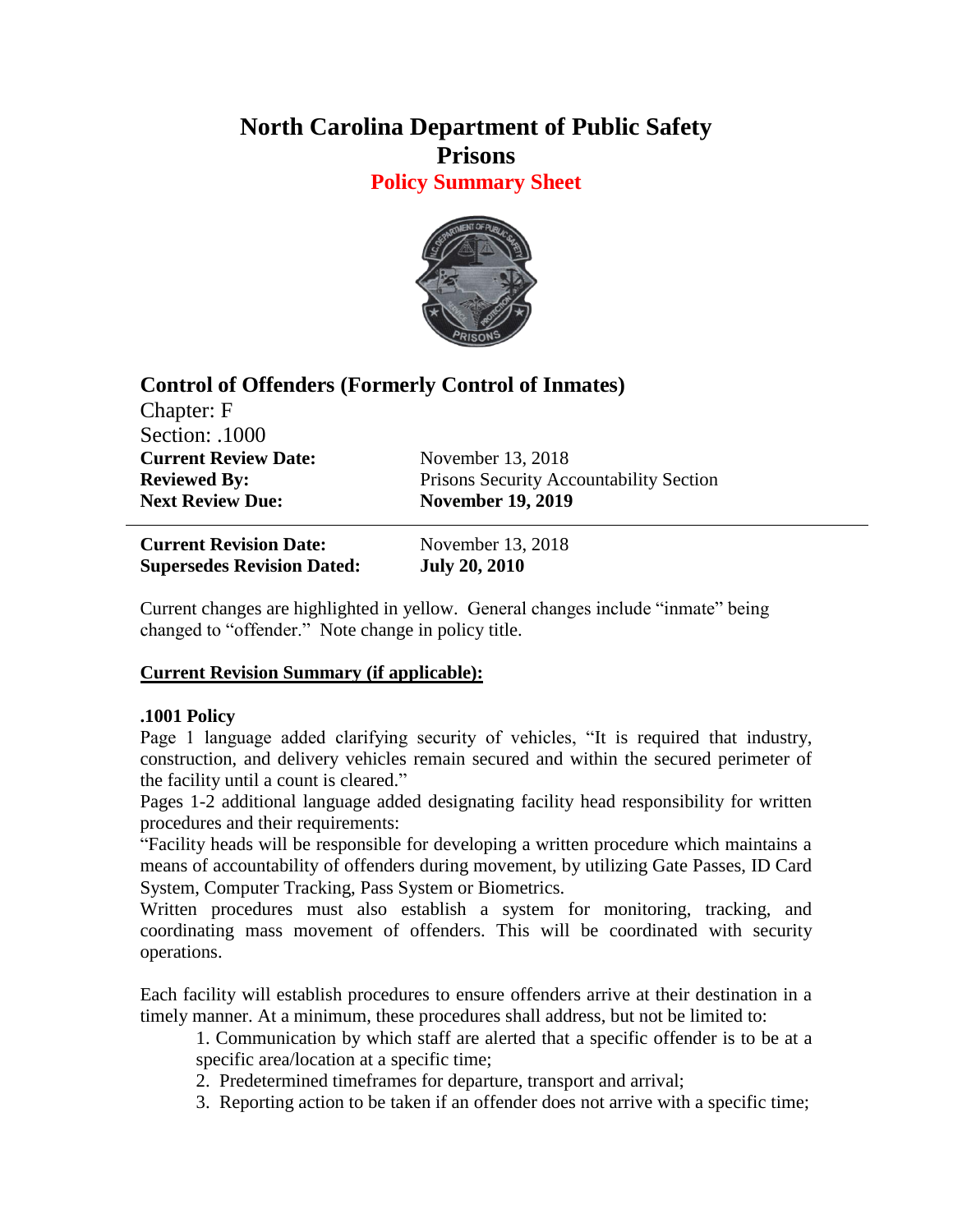4. Actions to be taken to determine an offender's whereabouts if the offender fails to report to the assigned area.

#### **.1002 Offender Count Control Procedures**

Page 2 additional language to operational counts added stating, "A control system will be maintained which includes count totals for offenders currently in the facility; temporarily assigned to court, hospital and leave or otherwise away from the facility/unit for an activity assignment, appointment or other valid reason. Custody staff is required to provide up-to-date information to designated staff who is responsible for the master count concerning all housing moves, transfers, releases, and other activities that may impact the master count and accounting for offenders."

Page 3 additional language added clarifying procedures for counts, recounts and miscounts, stating:

"The facility head is responsible for establishing procedures for scheduled, informal and emergency physical counting of offenders and for recounts in the event of a miscount. The system includes strict accountability for offenders assigned to work and educational release, leave, and other approved temporary absences. Procedures shall also include the following:

- A. Provides for performing counts at least four (4) times in each 24-hour period to ensure the offenders are present and alive, demonstrated by showing movement in response to staff's verbal notice at close custody facilities.
- B. Set forth the procedures on how the counts are conducted and when they are conducted.
- C. Require that all offender movement cease from the time count is announced until the count is cleared.
- D. Require offenders to report to a specific location, i.e. cell, bunk, dayroom, etc. during counts.
- E. In the event of a miscount, it is required industry, construction, and delivery vehicles that cannot be easily searched be locked and remain in the facility until a count of the offenders involved in the immediate area has been conducted and all offenders are accounted for.
- F. Outline the manner in which a roll call and identification count will be conducted in order to identify missing offenders, in the event repeated counts are inaccurate and the reason for inaccuracy cannot be determined.

At least two staff members independently count the same group of offenders in each count area. Preferably, one officer/staff member maintains a position where the entire group being counted can be observed to prevent movement of any kind. All staff shall be trained in offender count procedures and the responsibility relative to accounting for offender whereabouts. Staff shall be monitored to ensure they are conducting frequent informal counts, and all formal counts, of offenders under their control.

Counts should be performed at least three times daily at minimum and medium custody facilities. Additional counts of various population and sub-populations are encouraged